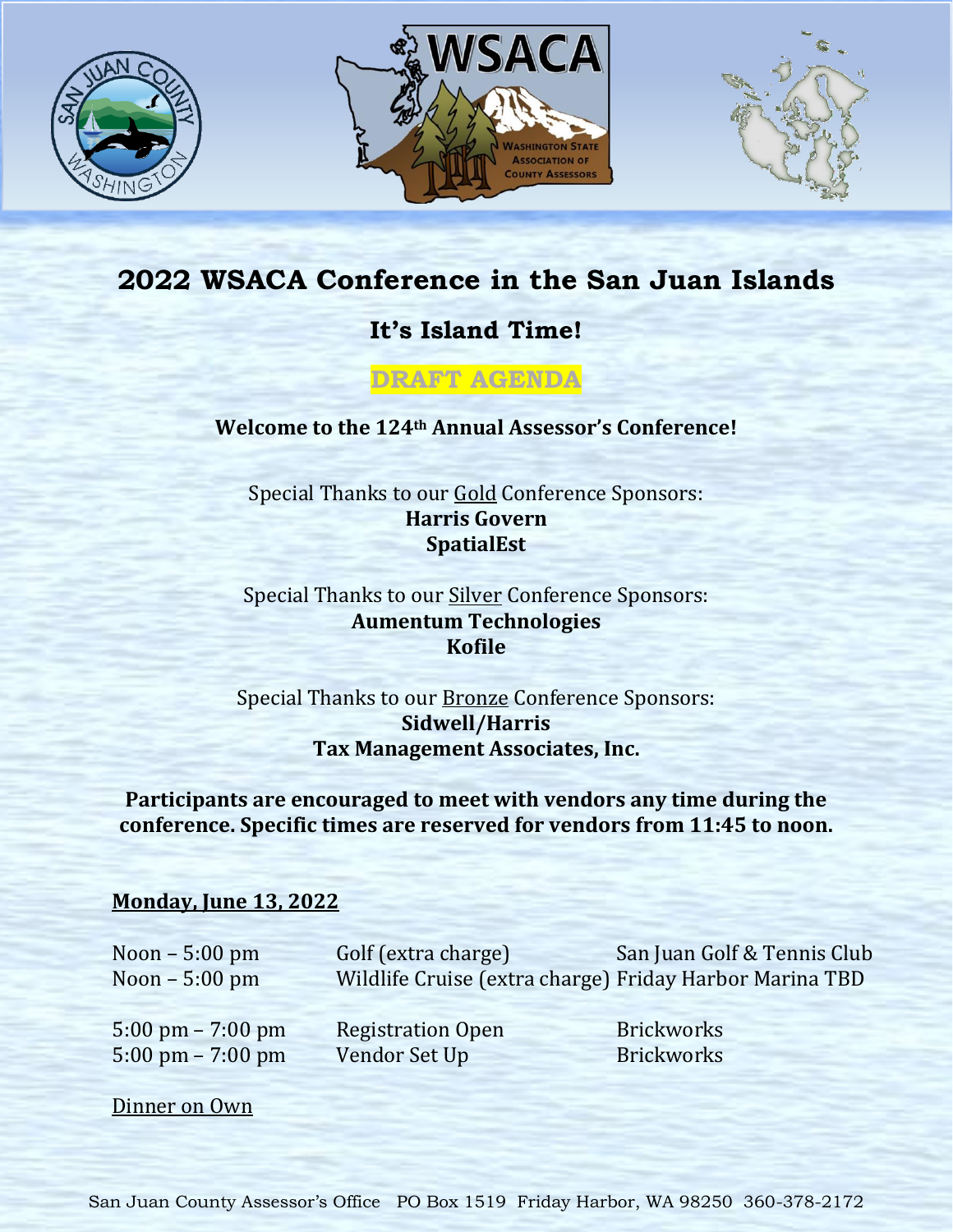| <b>Tuesday, June 14, 2022</b>          |                                                                                                                                                                                                              |                                 |
|----------------------------------------|--------------------------------------------------------------------------------------------------------------------------------------------------------------------------------------------------------------|---------------------------------|
| $8:00$ am $-9:00$ am<br>8:00 am - Noon | <b>BREAKFAST</b><br><b>Registration Open</b>                                                                                                                                                                 | <b>All Events at Brickworks</b> |
| $9:00$ am $-9:30$ am                   | <b>Opening Session</b><br><b>Presentation of the Colors</b><br>Pledge of Allegiance<br><b>Welcome to San Juan County</b><br>Christine Minney, San Juan County Councilmember                                  |                                 |
| $9:30$ am $-10:30$ am                  | Legislative Trends in Property Tax<br>Representative Noel Frame, 36th Leg Dist<br>Representative April Berg, 44th Leg Dist<br>Representative Ed Orcutt, 20th Leg Dist<br>Senator Lisa Wellman, 41st Leg Dist |                                 |
| $10:30$ am $-10:45$ am                 | <b>BREAK</b>                                                                                                                                                                                                 |                                 |
| 10:45 am $-$ 11:45 am                  | Legislative Trends in Property Tax - Q&A                                                                                                                                                                     |                                 |
| $11:45$ am $-$ Noon                    | <b>Meet with Vendors</b>                                                                                                                                                                                     |                                 |
| Noon - 1:00 pm                         | <b>LUNCH</b>                                                                                                                                                                                                 |                                 |
| $1:00 \text{ pm} - 2:45 \text{ pm}$    | DOR Updates and Staffing Changes<br>Legislation<br><b>Current Use Study</b><br><b>Leased Slot Machines</b><br><b>Commercial Use of Exempt Residence</b><br><b>Assessor Survey</b>                            |                                 |
| $2:45$ pm $-3:00$ pm                   | <b>BREAK</b>                                                                                                                                                                                                 |                                 |
| $3:00 \text{ pm} - 3:45 \text{ pm}$    | <b>ESRI Parcel Fabric</b><br>John Sharrard, Scott Wolter                                                                                                                                                     |                                 |
| $4:00 \text{ pm} - 6:00 \text{ pm}$    | Jolly Trolley Island Loop Tour (extra charge)                                                                                                                                                                |                                 |
| Dinner on Own                          |                                                                                                                                                                                                              |                                 |

San Juan County Assessor's Office PO Box 1519 Friday Harbor, WA 98250 360-378-2172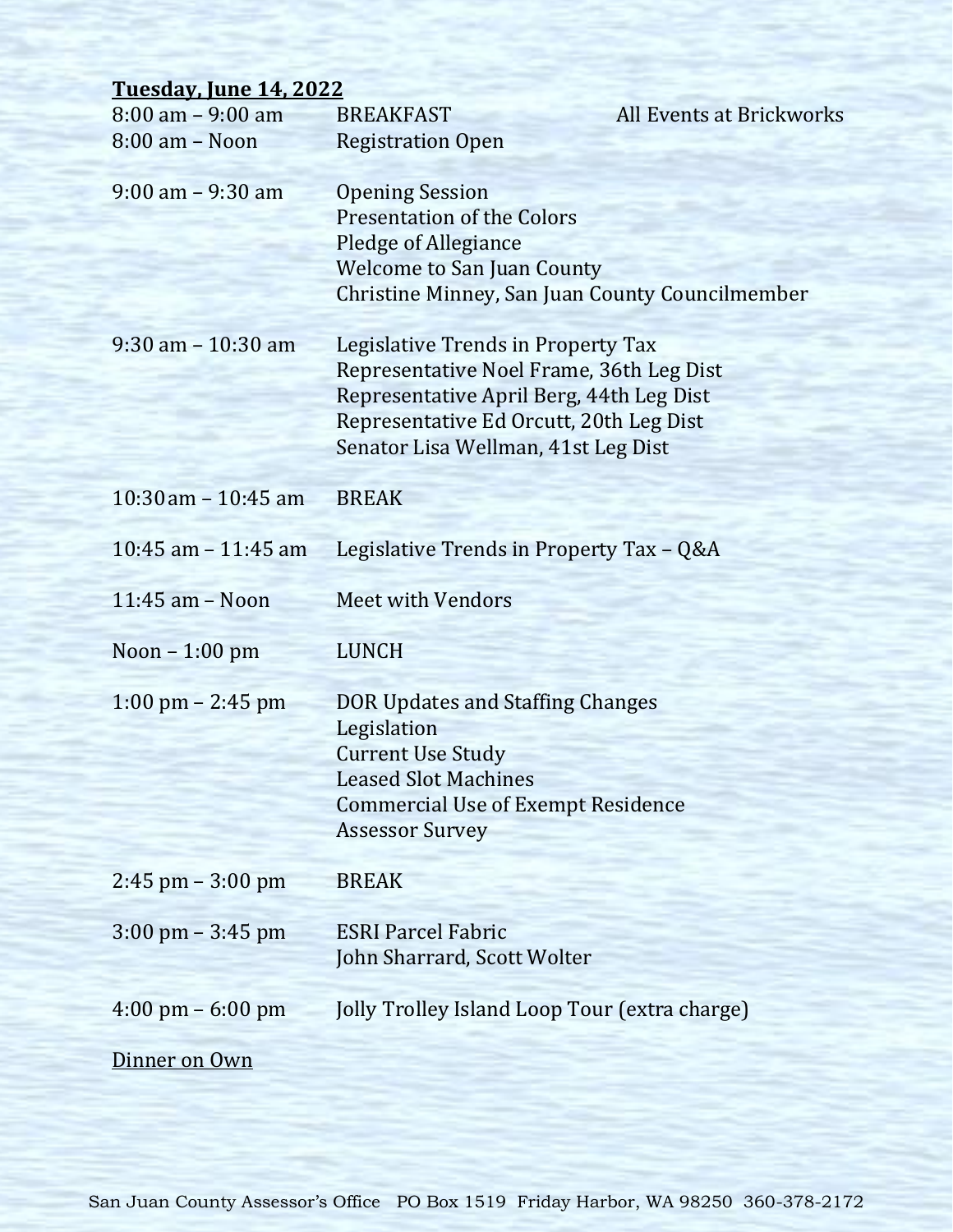| <b>Wednesday, June 15, 2022</b>                              |                                                                                                               |                                 |  |  |
|--------------------------------------------------------------|---------------------------------------------------------------------------------------------------------------|---------------------------------|--|--|
| $8:00$ am $-9:00$ am                                         | <b>BREAKFAST</b>                                                                                              | <b>All Events at Brickworks</b> |  |  |
| $9:00$ am $-9:45$ am                                         | <b>Public Records Requests</b><br>Amy Vira, San Juan County Deputy Prosecuting Attorney                       |                                 |  |  |
| $9:45$ am $-10:15$ am                                        | Day in the Life of a San Juan Appraiser<br>Richard Pederson, San Juan County Appraiser                        |                                 |  |  |
| $10:15$ am $-10:30$ am                                       | <b>BREAK</b>                                                                                                  |                                 |  |  |
| $10:30$ am $-11:15$ am                                       | <b>WACO Update</b><br>Jennifer Wallace, Executive Director                                                    |                                 |  |  |
| 11:15 am $-$ 11:45 am                                        | <b>Legislative Committee Report</b>                                                                           |                                 |  |  |
| $11:45$ am $-$ Noon                                          | <b>Meet with Vendors</b>                                                                                      |                                 |  |  |
| Noon $-1:00$ pm                                              | <b>LUNCH</b>                                                                                                  |                                 |  |  |
| $1:00 \text{ pm} - 1:45 \text{ pm}$                          | <b>GIS Innovation for Assessor Offices</b><br>Kathy Andrade Ulloa, Sidwell/Harris                             |                                 |  |  |
| $1:45$ pm $- 2:00$ pm                                        | Technology/GIS Committee Report                                                                               |                                 |  |  |
| $2:00 \text{ pm} - 2:15 \text{ pm}$                          | <b>Exemptions Committee Report</b>                                                                            |                                 |  |  |
| $2:15$ pm $- 2:30$ pm<br>$2:30 \text{ pm} - 2:45 \text{ pm}$ | <b>Open Space Committee Report</b><br><b>Public/Gov't Relations Committee Report</b>                          |                                 |  |  |
|                                                              |                                                                                                               |                                 |  |  |
| $2:45$ pm $-3:00$ pm                                         | <b>BREAK</b>                                                                                                  |                                 |  |  |
| $3:00 \text{ pm} - 3:15 \text{ pm}$                          | <b>Education Committee Report</b>                                                                             |                                 |  |  |
| $3:15$ pm $-3:30$ pm                                         | <b>Appraisal Committee Report</b>                                                                             |                                 |  |  |
| $3:30 \text{ pm} - 4:00 \text{ pm}$                          | Unfinished business/Special meetings as necessary                                                             |                                 |  |  |
| $6:00 \text{ pm} - 10:00 \text{ pm}$                         | <b>No Host Reception</b><br><b>BANQUET DINNER</b><br><b>Pig War Presentation</b><br><b>Auction and Awards</b> | <b>Brickworks</b>               |  |  |

San Juan County Assessor's Office PO Box 1519 Friday Harbor, WA 98250 360-378-2172